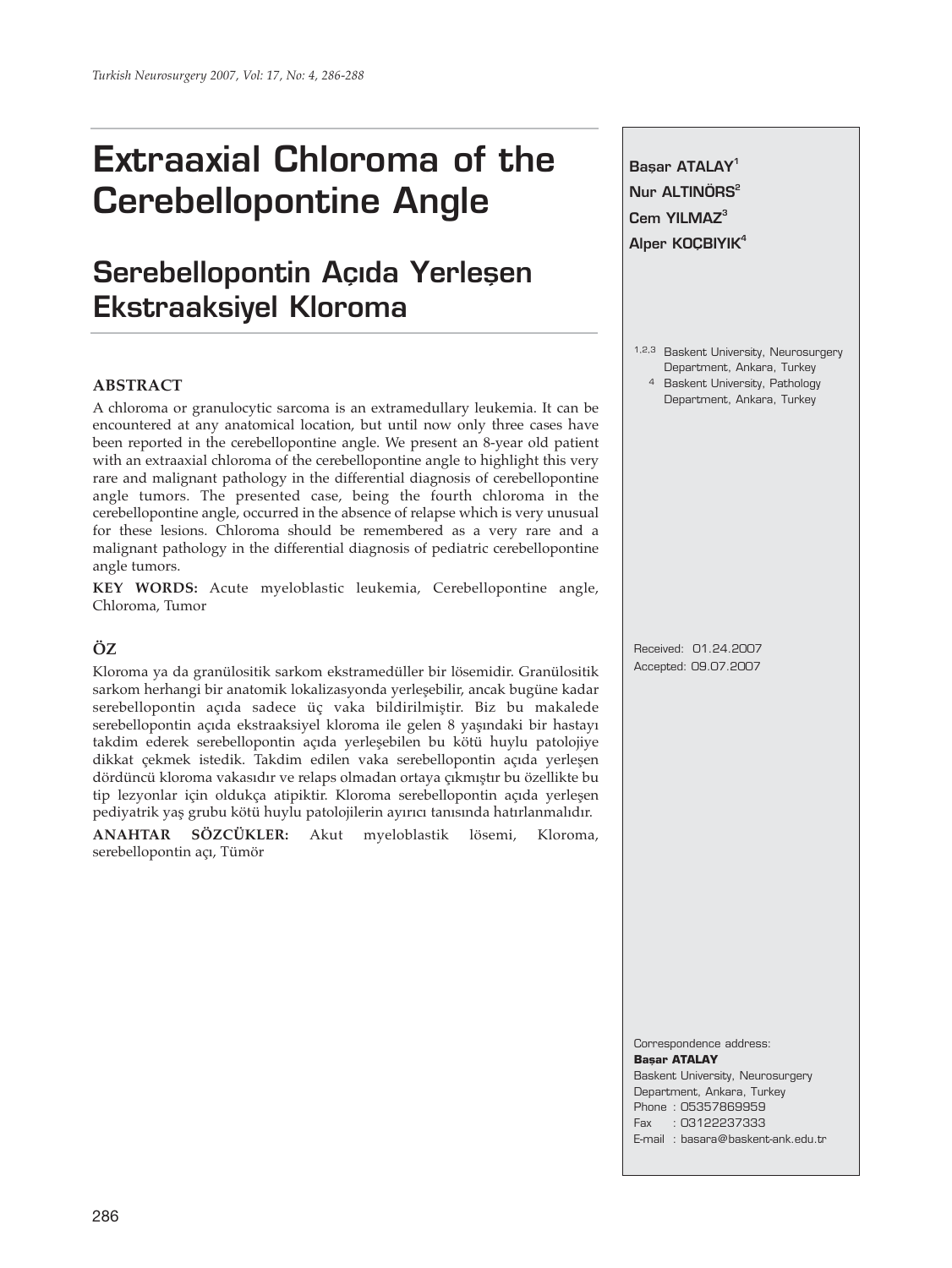#### **INTRODUCTION**

Chloroma or granulocytic sarcoma (GS) is an extraaxial leukemia. It can be encountered at any anatomical location, but until now only three cases have been reported in the cerebellopontine angle (CPA). We present an 8-year old patient with an extraaxial chloroma of the CPA to highlight this very rare and malignant pathology in the differential diagnosis of CPA tumors.

#### **CASE REPORT**

This 8-year old girl with a previous diagnosis of acute myeloblastic leukemia (AML) was referred to our department from a pediatric hospital with a loss of consciousness. She had received a chemotherapy (AML-BFM 93) protocol and was considered to be in remission confirmed by blood tests and bone marrow aspiration results. Cranial computerized tomography revealed a hyperdense lesion in the left CPA with a central necrotic area.

Neurologic examination disclosed a fully unconscious patient with a GCS score of 6. Magnetic resonance imaging (MRI) revealed a left extraaxial CPA lesion with dimensions of 4.5x4x3 cm. The lesion was isointense with gray matter on T1W images and minimally hyperintense on T2W images. Areas suggestive of hemorrhage were seen on T1W images as hyperintense and on T2W as hypointense regions. Marked enhancement was observed after intravenous contrast media along with the mass effect on brain stem and cerebellum (Figure 1A,B,C). The fourth ventricle was compressed resulting in a triventricular hydrocephalus. MR spectroscopy







**Figure 1:** T1-W iv contrast sagittal (**A**), coronal (**B**) and axial (**C**) images showing an extra-axial mass lesion of the cerebellopontine angle with marked enhancement.

revealed an intralesional obvious choline peak with TE:135 and 270 msn values. The choline/creatinine ratio was increased.

The patient was operated on December 25, 2005 following an external ventricular drainage. The extraaxial mass was highly vascular and only subtotal decompression of the lesion could be achieved. Histopathological examination of the lesion revealed a necrotic tumoral infiltration within the cerebellum (Figure 2A). The tumor was